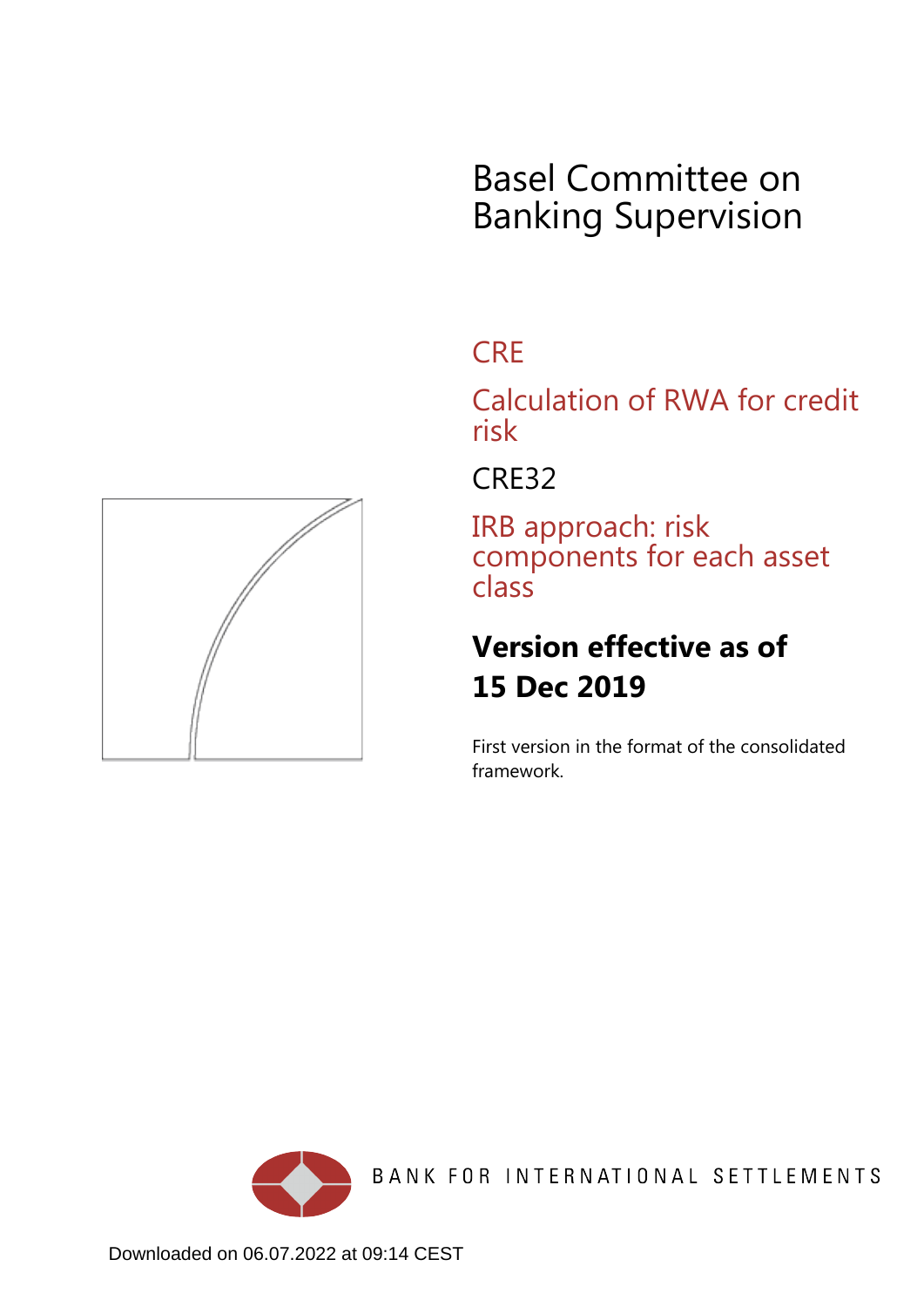*© Bank for International Settlements 2022. All rights reserved.*

Downloaded on 06.07.2022 at 09:14 CEST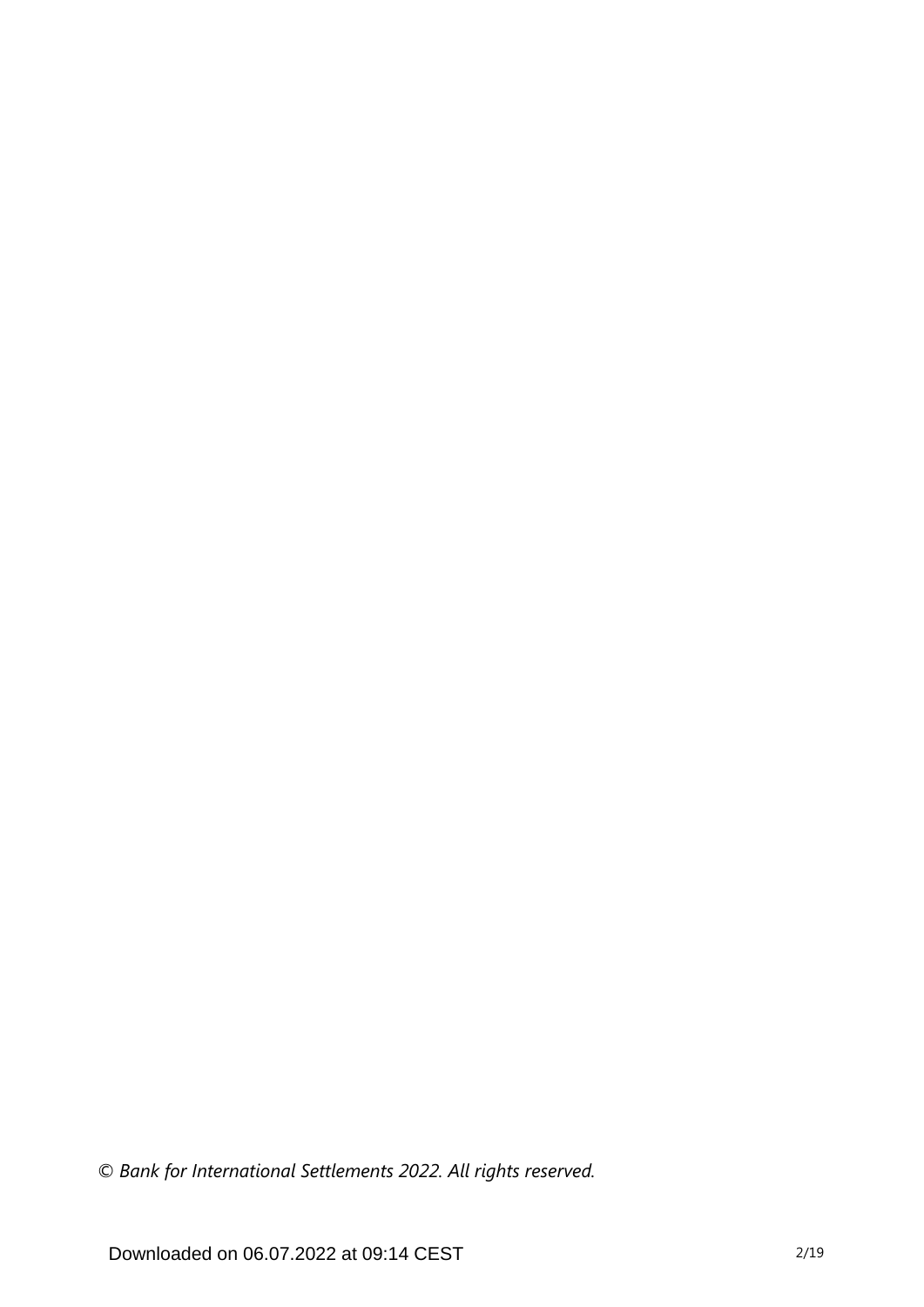## **Introduction**

This chapter presents the calculation of the risk components (PD, LGD, EAD, M) that are used in the formulas set out in [CRE31.](https://www.bis.org/basel_framework/chapter/CRE/31.htm?tldate=20210228&inforce=20191215&published=20191215) In calculating these components, the legal certainty standards for recognising credit risk mitigation under the standardised approach to credit risk [CRE22](https://www.bis.org/basel_framework/chapter/CRE/22.htm?tldate=20210228&inforce=20191215&published=20191215) apply for both the foundation and advanced internal ratings-based (IRB) approaches. **32.1**

## **Risk components for corporate, sovereign, and bank exposures**

**32.2** This section, [CRE32.2](https://www.bis.org/basel_framework/chapter/CRE/32.htm?tldate=20210228&inforce=20191215&published=20191215#paragraph_CRE_32_20191215_32_2) to [CRE32.50,](https://www.bis.org/basel_framework/chapter/CRE/32.htm?tldate=20210228&inforce=20191215&published=20191215#paragraph_CRE_32_20191215_32_50) sets out the calculation of the risk components for corporate, sovereign, and bank exposures.

## **Probability of default (PD)**

For corporate and bank exposures, the PD is the greater of the one-year PD associated with the internal borrower grade to which that exposure is assigned, or 0.03%. For sovereign exposures, the PD is the one-year PD associated with the internal borrower grade to which that exposure is assigned. The PD of borrowers assigned to a default grade(s), consistent with the reference definition of default, is 100%. The minimum requirements for the derivation of the PD estimates associated with each internal borrower grade are outlined in [CRE36.78](https://www.bis.org/basel_framework/chapter/CRE/36.htm?tldate=20210228&inforce=20191215&published=20191215#paragraph_CRE_36_20191215_36_78) to [CRE36.](https://www.bis.org/basel_framework/chapter/CRE/36.htm?tldate=20210228&inforce=20191215&published=20191215#paragraph_CRE_36_20191215_36_80) [80](https://www.bis.org/basel_framework/chapter/CRE/36.htm?tldate=20210228&inforce=20191215&published=20191215#paragraph_CRE_36_20191215_36_80). **32.3**

## **Loss given default (LGD)**

**32.4** A bank must provide an estimate of the LGD for each corporate, sovereign and bank exposure. There are two approaches for deriving this estimate: a foundation internal ratings-based (F-IRB) approach and an advanced internal ratings-based (A-IRB) approach.

## **LGD under the F-IRB approach: treatment of unsecured claims and non-recognised collateral**

Under the foundation approach, senior claims on corporates, sovereigns and banks not secured by recognised collateral will be assigned a 45% LGD. **32.5**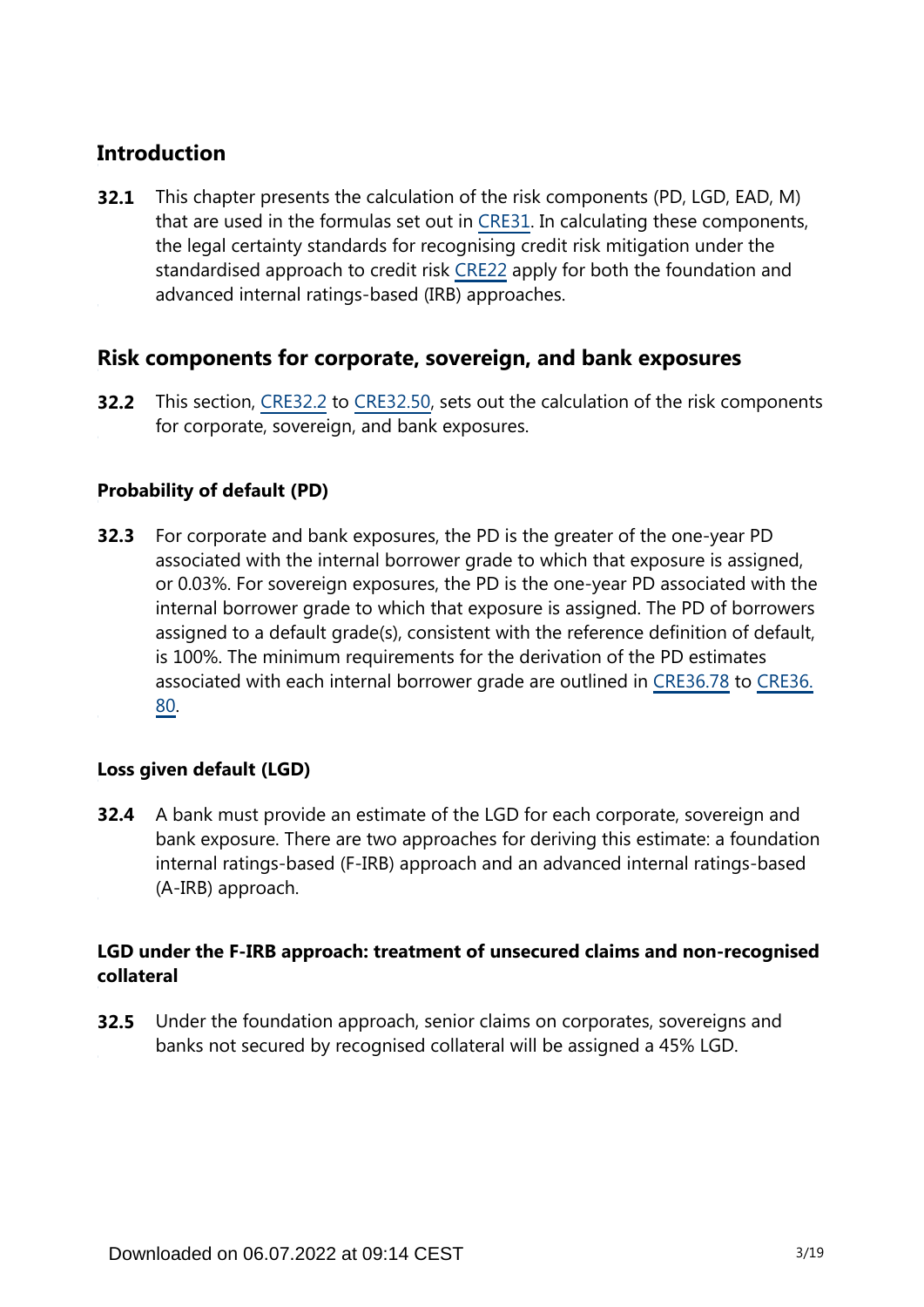**32.6** All subordinated claims on corporates, sovereigns and banks will be assigned a 75% LGD. A subordinated loan is a facility that is expressly subordinated to another facility. At national discretion, supervisors may choose to employ a wider definition of subordination. This might include economic subordination, such as

cases where the facility is unsecured and the bulk of the borrower's assets are used to secure other exposures.

#### **LGD under the F-IRB approach: collateral recognition**

<span id="page-3-1"></span>In addition to the eligible financial collateral recognised in the standardised approach [CRE22,](https://www.bis.org/basel_framework/chapter/CRE/22.htm?tldate=20210228&inforce=20191215&published=20191215) under the F-IRB approach some other forms of collateral, known as eligible IRB collateral, are also recognised. These include receivables, specified commercial and residential real estate, and other collateral, where they meet the minimum requirements set out in [CRE36.127](https://www.bis.org/basel_framework/chapter/CRE/36.htm?tldate=20210228&inforce=20191215&published=20191215#paragraph_CRE_36_20191215_36_127) to [CRE36.142](https://www.bis.org/basel_framework/chapter/CRE/36.htm?tldate=20210228&inforce=20191215&published=20191215#paragraph_CRE_36_20191215_36_142).<sup>[1](#page-3-0)</sup> For eligible financial collateral, the requirements are identical to the operational standards as set out in the credit risk mitigation chapter of the standardised approach to credit risk [CRE22](https://www.bis.org/basel_framework/chapter/CRE/22.htm?tldate=20210228&inforce=20191215&published=20191215). **32.7**

#### *Footnotes*

<span id="page-3-0"></span>*[1](#page-3-1)*

*The Committee, however, recognises that, in exceptional circumstances for well-developed and long-established markets, mortgages on office and/or multi-purpose commercial premises and/or multi-tenanted commercial premises may have the potential to receive alternative recognition as collateral in the corporate portfolio. Please refer to the footnote to [CRE20.25](https://www.bis.org/basel_framework/chapter/CRE/20.htm?tldate=20210228&inforce=20191215&published=20191215#paragraph_CRE_20_20191215_20_25) for a discussion of the eligibility criteria that would apply. The LGD applied to the collateralised portion of such exposures, subject to the limitations set out in [CRE22.11](https://www.bis.org/basel_framework/chapter/CRE/22.htm?tldate=20210228&inforce=20191215&published=20191215#paragraph_CRE_22_20191215_22_11) to [CRE22.76](https://www.bis.org/basel_framework/chapter/CRE/22.htm?tldate=20210228&inforce=20191215&published=20191215#paragraph_CRE_22_20191215_22_76) of the standardised approach, will be set at 35%. The LGD applied to the remaining portion of this exposure will be set at 45%. In order to ensure consistency with the capital charges in the standardised approach (while providing a small capital incentive in the IRB approach relative to the standardised approach), supervisors may apply a cap on the capital charge associated with such exposures so as to achieve comparable treatment in both approaches.*

## **LGD under the F-IRB approach: methodology for recognition of eligible financial collateral**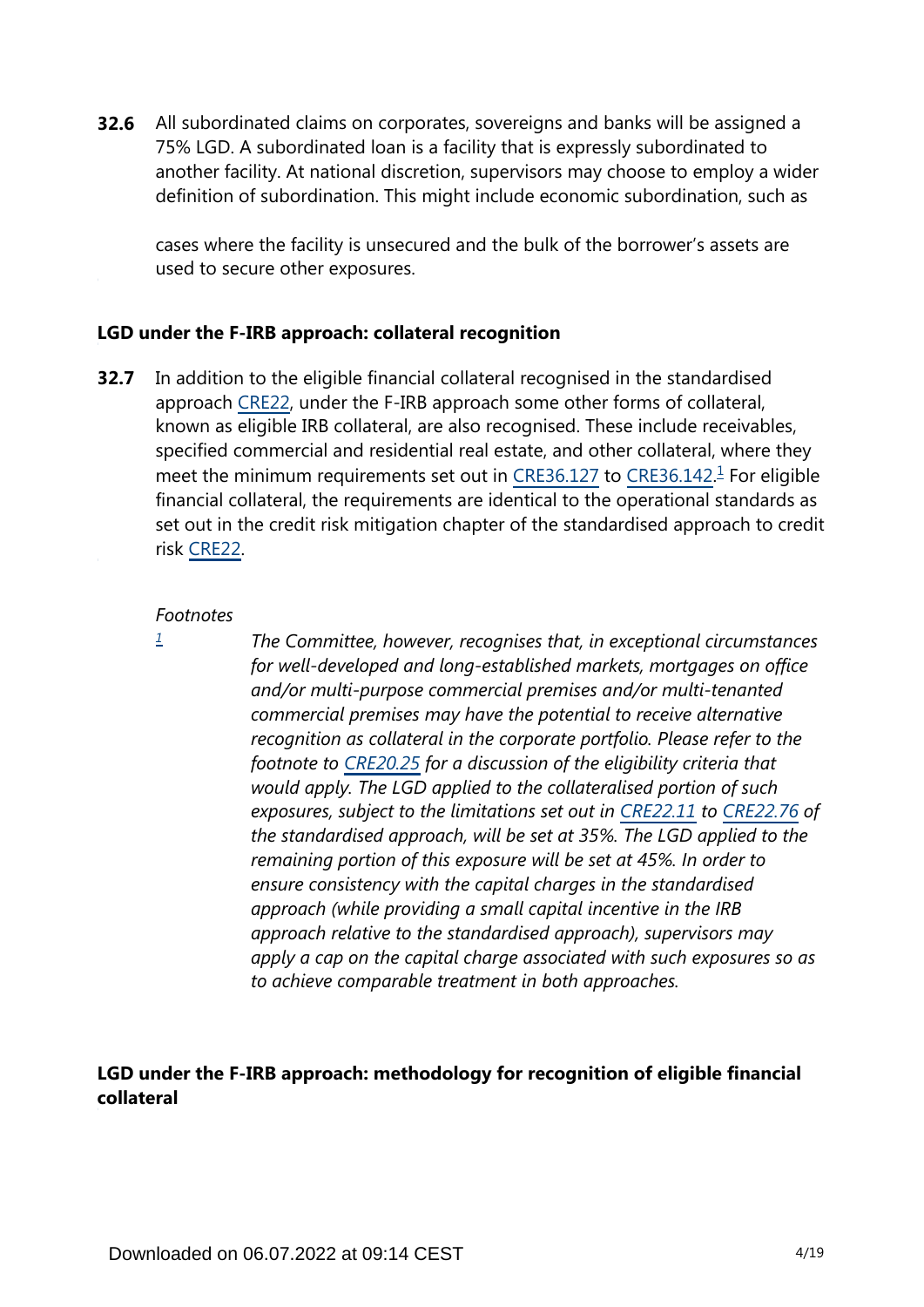**32.8** The methodology for the recognition of eligible financial collateral closely follows that outlined in the comprehensive approach to collateral in the standardised

approach in [CRE22.40](https://www.bis.org/basel_framework/chapter/CRE/22.htm?tldate=20210228&inforce=20191215&published=20191215#paragraph_CRE_22_20191215_22_40) to [CRE22.76](https://www.bis.org/basel_framework/chapter/CRE/22.htm?tldate=20210228&inforce=20191215&published=20191215#paragraph_CRE_22_20191215_22_76). The simple approach to collateral presented in the standardised approach will not be available to banks applying the IRB approach.

- Following the comprehensive approach, the effective loss given default (LGD\*) applicable to a collateralised transaction can be expressed as follows, where: **32.9**
	- (1) LGD is that of the senior unsecured exposure before recognition of collateral (45%).
	- (2) E is the current value of the exposure (i.e. cash lent or securities lent or posted).
	- (3) E\* is the exposure value after risk mitigation as determined in [CRE22.40](https://www.bis.org/basel_framework/chapter/CRE/22.htm?tldate=20210228&inforce=20191215&published=20191215#paragraph_CRE_22_20191215_22_40) to [CRE22.43](https://www.bis.org/basel_framework/chapter/CRE/22.htm?tldate=20210228&inforce=20191215&published=20191215#paragraph_CRE_22_20191215_22_43) of the standardised approach. This concept is only used to calculate LGD\*. Banks must continue to calculate EAD without taking into account the presence of any collateral, unless otherwise specified.

 $LGD^* = LGD \times (E^* / E)$ 

- **32.10** Banks that qualify for the F-IRB approach may calculate E<sup>\*</sup> using any of the ways specified under the comprehensive approach for collateralised transactions under the standardised approach.
- **32.11** Where repo-style transactions are subject to a master netting agreement, a bank may choose not to recognise the netting effects in calculating capital. Banks that want to recognise the effect of master netting agreements on such for transactions for capital purposes must satisfy the criteria provided in [CRE22.68](https://www.bis.org/basel_framework/chapter/CRE/22.htm?tldate=20210228&inforce=20191215&published=20191215#paragraph_CRE_22_20191215_22_68) and [CRE22.69](https://www.bis.org/basel_framework/chapter/CRE/22.htm?tldate=20210228&inforce=20191215&published=20191215#paragraph_CRE_22_20191215_22_69) of the standardised approach. The bank must calculate E\* in accordance with [CRE22.71](https://www.bis.org/basel_framework/chapter/CRE/22.htm?tldate=20210228&inforce=20191215&published=20191215#paragraph_CRE_22_20191215_22_71) and [CRE22.72](https://www.bis.org/basel_framework/chapter/CRE/22.htm?tldate=20210228&inforce=20191215&published=20191215#paragraph_CRE_22_20191215_22_72) or [CRE22.73](https://www.bis.org/basel_framework/chapter/CRE/22.htm?tldate=20210228&inforce=20191215&published=20191215#paragraph_CRE_22_20191215_22_73) to [CRE22.76](https://www.bis.org/basel_framework/chapter/CRE/22.htm?tldate=20210228&inforce=20191215&published=20191215#paragraph_CRE_22_20191215_22_76) and equate this to EAD. The impact of collateral on these transactions may not be reflected through an adjustment to LGD.
- **32.12** As in the standardised approach, for transactions where the conditions in [CRE22.](https://www.bis.org/basel_framework/chapter/CRE/22.htm?tldate=20210228&inforce=20191215&published=20191215#paragraph_CRE_22_20191215_22_65) [65](https://www.bis.org/basel_framework/chapter/CRE/22.htm?tldate=20210228&inforce=20191215&published=20191215#paragraph_CRE_22_20191215_22_65) are met, and in addition, the counterparty is a core market participant as specified in [CRE22.66](https://www.bis.org/basel_framework/chapter/CRE/22.htm?tldate=20210228&inforce=20191215&published=20191215#paragraph_CRE_22_20191215_22_66), supervisors may choose not to apply the haircuts specified under the comprehensive approach, but instead to apply a zero H.

## **LGD under the F-IRB approach: methodology for recognition of eligible IRB collateral**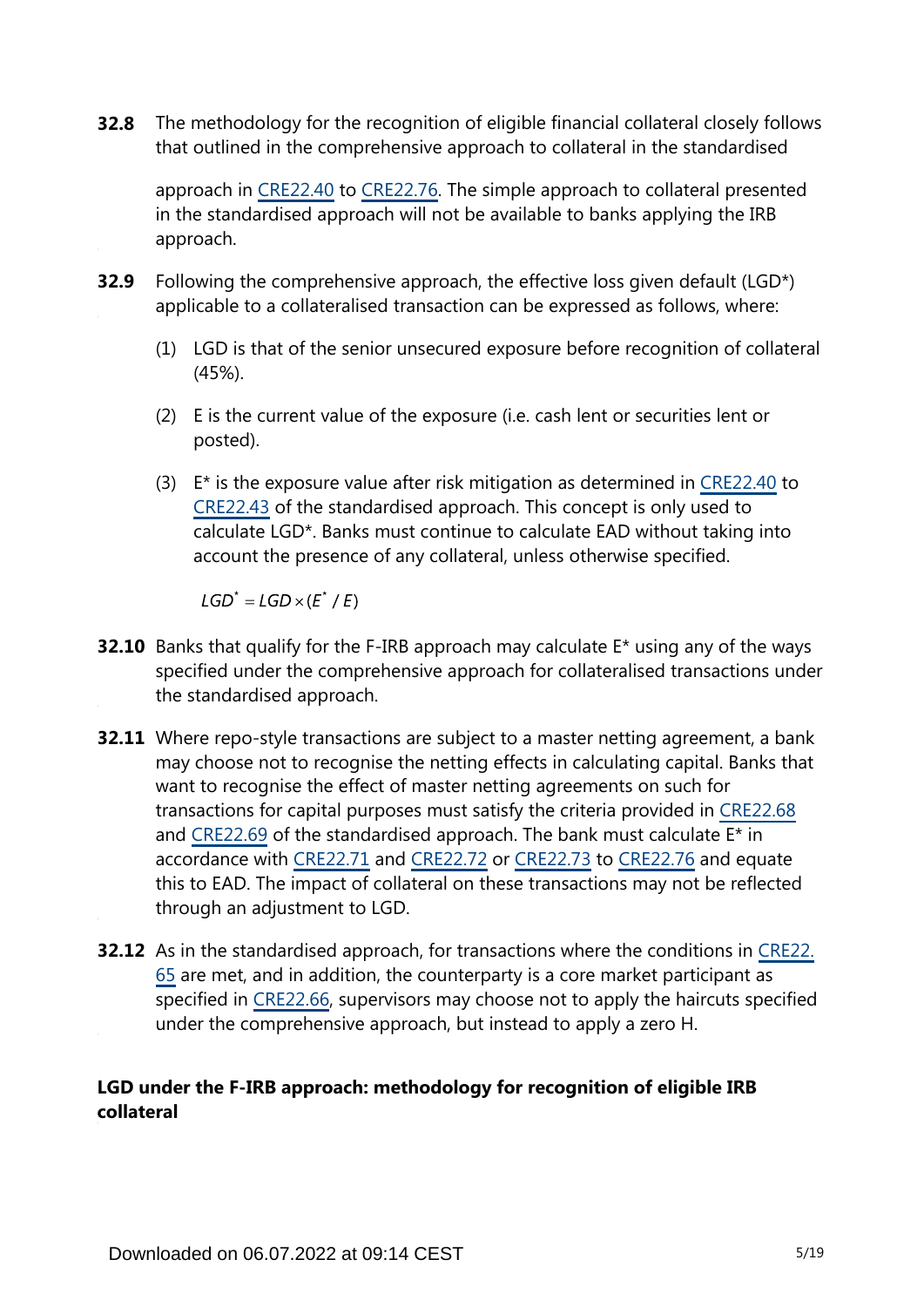## **32.13**

The methodology for determining the effective LGD under the foundation approach for cases where banks have taken eligible IRB collateral to secure a corporate exposure is as follows.

- (1) Exposures where the minimum eligibility requirements are met, but the ratio of the current value of the collateral received (C) to the current value of the exposure (E) is below a threshold level of C\* (ie the required minimum collateralisation level for the exposure) would receive the appropriate LGD for unsecured exposures or those secured by collateral which is not eligible financial collateral or eligible IRB collateral.
- (2) Exposures where the ratio of C to E exceeds a second, higher threshold level of C\*\* (ie the required level of over-collateralisation for full LGD recognition) would be assigned an LGD according to the following table.
- **32.14** The following table displays the applicable LGD and required overcollateralisation levels for the secured parts of senior exposures, where:
	- (1) Senior exposures are to be divided into fully collateralised and uncollateralised portions.
	- (2) The part of the exposure considered to be fully collateralised,  $C/C**$ , receives the LGD associated with the type of collateral.
	- (3) The remaining part of the exposure is regarded as unsecured and receives an LGD of 45%.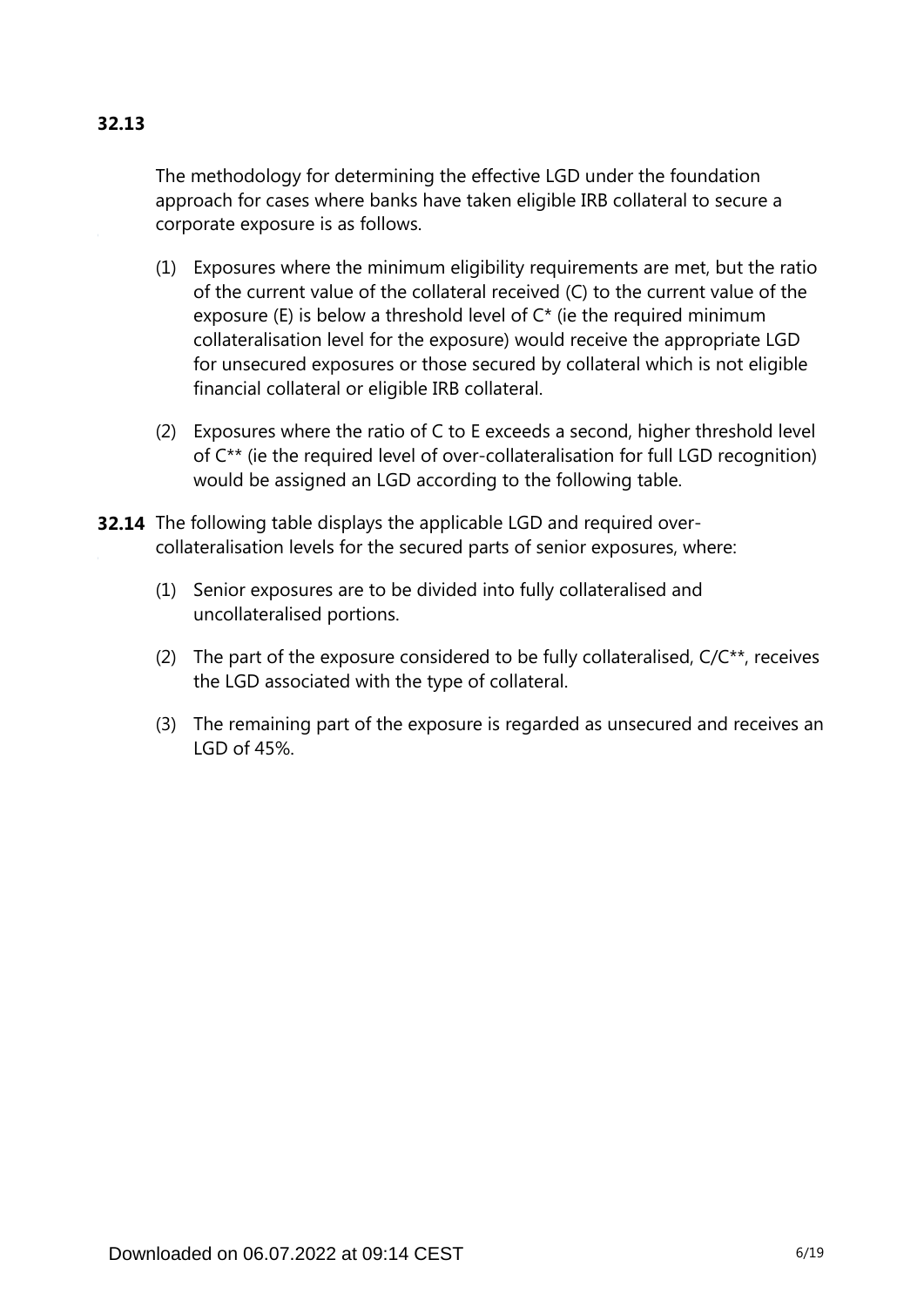(4) Other collateral excludes physical assets acquired by the bank as a result of a loan default.

|                                             | <b>Minimum</b><br>LGD | <b>Required minimum</b><br>collateralisation level of<br>the exposure $(C^*)$ | <b>Required level of over-</b><br>collateralisation for full<br>LGD recognition (C**) |
|---------------------------------------------|-----------------------|-------------------------------------------------------------------------------|---------------------------------------------------------------------------------------|
| Eligible<br>Financial<br>collateral         | 0%                    | $0\%$                                                                         | n.a.                                                                                  |
| Receivables                                 | 35%                   | $0\%$                                                                         | 125%                                                                                  |
| Commercial or<br>residential real<br>estate | 35%                   | 30%                                                                           | 140%                                                                                  |
| Other collateral                            | 40%                   | 30%                                                                           | 140%                                                                                  |

Minimum LGD for secured portion of senior exposures

## **LGD under the F-IRB approach: methodology for the treatment of pools of collateral**

- **32.15** The methodology for determining the effective LGD of a transaction under the foundation approach where banks have taken both financial collateral and other eligible IRB collateral is aligned to the treatment in the standardised approach and based on the following guidance.
	- (1) In the case where a bank has obtained multiple forms of credit risk mitigation (CRM), it will be required to subdivide the adjusted value of the exposure (after the haircut for eligible financial collateral) into portions each covered by only one CRM type. That is, the bank must divide the exposure into the portion covered by eligible financial collateral, the portion covered by receivables, the portion covered by commercial or residential real estate collateral, a portion covered by other collateral, and an unsecured portion, where relevant.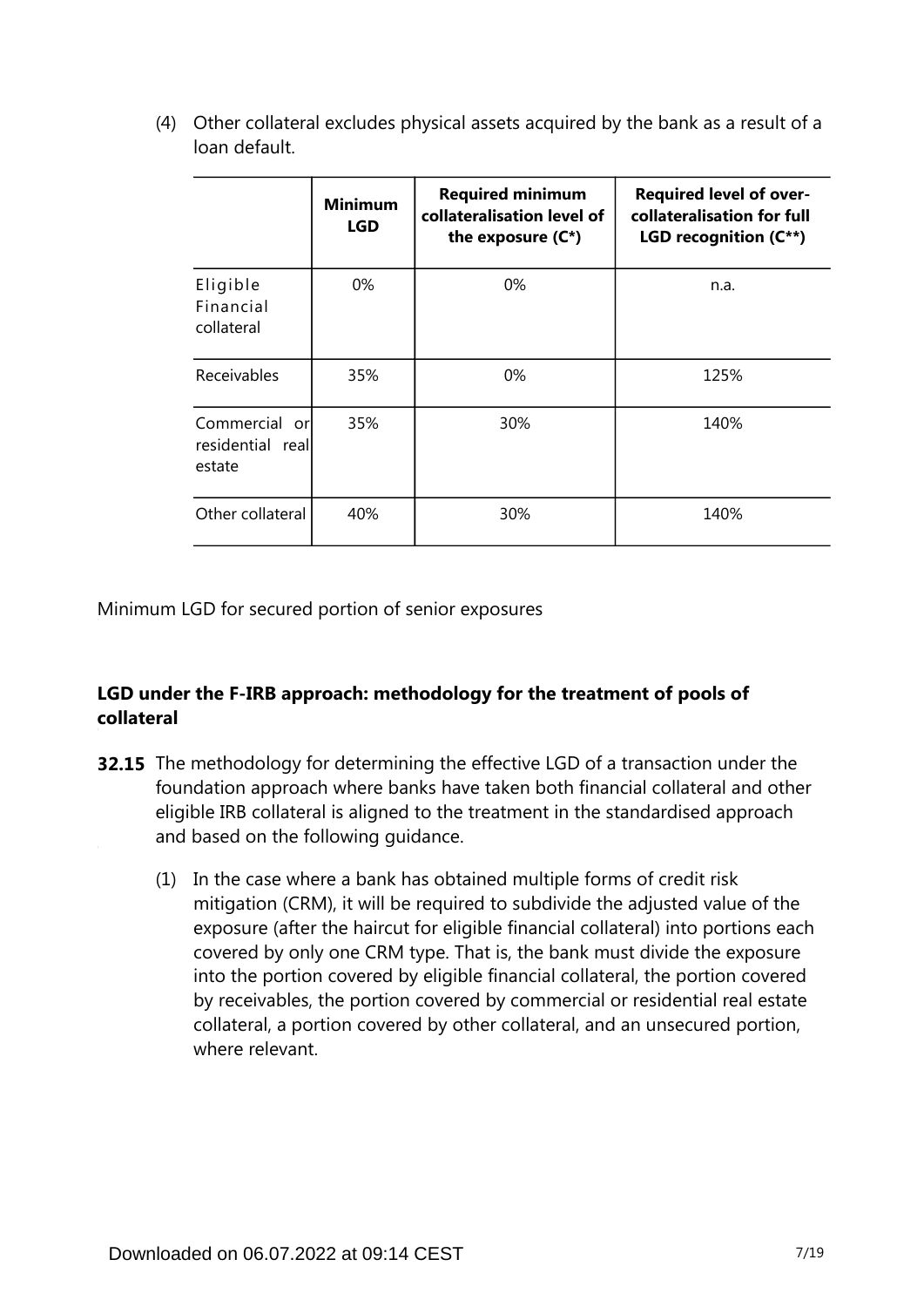(2) Where the ratio of the sum of the value of commercial or residential real estate and other collateral to the reduced exposure (after recognising the effect of eligible financial collateral and receivables collateral) is below the associated threshold level (i.e. the minimum degree of collateralisation of the

exposure), the exposure would receive the appropriate unsecured LGD value of 45%.

(3) The risk-weighted assets for each fully secured portion of exposure must be calculated separately.

## **LGD under the advanced approach**

- **32.16** Subject to certain additional minimum requirements specified below, supervisors may permit banks to use their own internal estimates of LGD for corporate, sovereign and bank exposures. LGD must be measured as the loss given default as a percentage of the EAD. Banks eligible for the IRB approach that are unable to meet these additional minimum requirements must utilise the foundation LGD treatment described above.
- **32.17** The minimum requirements for the derivation of LGD estimates are outlined in [CRE36.85](https://www.bis.org/basel_framework/chapter/CRE/36.htm?tldate=20210228&inforce=20191215&published=20191215#paragraph_CRE_36_20191215_36_85) to [CRE36.90](https://www.bis.org/basel_framework/chapter/CRE/36.htm?tldate=20210228&inforce=20191215&published=20191215#paragraph_CRE_36_20191215_36_90).

## **Treatment of certain repo-style transactions**

**32.18** Banks that want to recognise the effects of master netting agreements on repostyle transactions for capital purposes must apply the methodology outlined in [CRE32.11](https://www.bis.org/basel_framework/chapter/CRE/32.htm?tldate=20210228&inforce=20191215&published=20191215#paragraph_CRE_32_20191215_32_11) for determining E\* for use as the EAD. For banks using the advanced approach, own LGD estimates would be permitted for the unsecured equivalent amount (E\*).

## **Treatment of guarantees and credit derivatives**

**32.19** There are two approaches for recognition of CRM in the form of guarantees and credit derivatives in the IRB approach: a foundation approach for banks using supervisory values of LGD, and an advanced approach for those banks using their own internal estimates of LGD.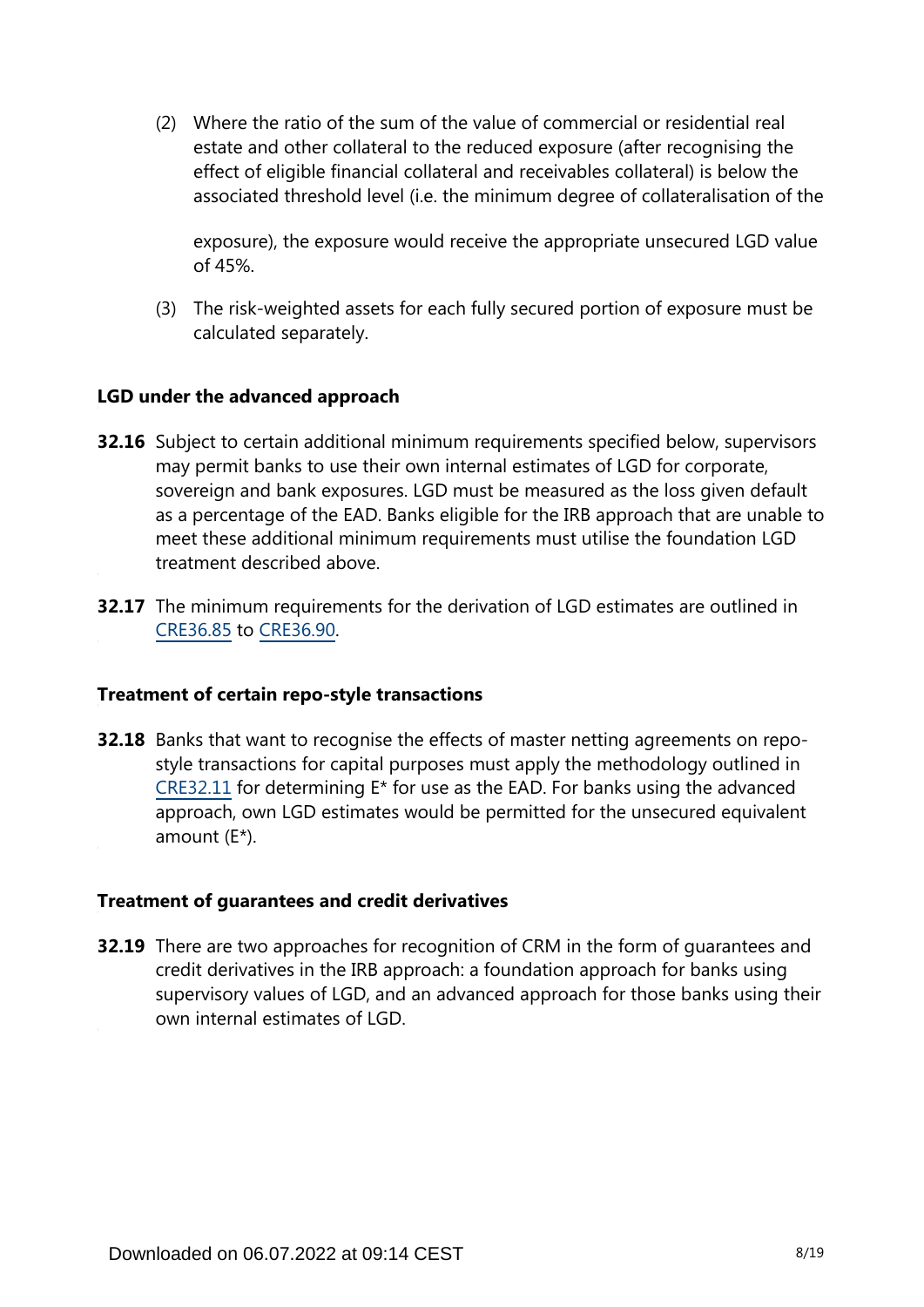**32.20** Under either approach, CRM in the form of guarantees and credit derivatives must not reflect the effect of double default (see [CRE36.100](https://www.bis.org/basel_framework/chapter/CRE/36.htm?tldate=20210228&inforce=20191215&published=20191215#paragraph_CRE_36_20191215_36_100)). As such, to the extent that the CRM is recognised by the bank, the adjusted risk weight will not be less than that of a comparable direct exposure to the protection provider. Consistent with the standardised approach, banks may choose not to recognise credit protection if doing so would result in a higher capital requirement.

## **Treatment of guarantees and credit derivatives: recognition under the foundation approach**

- **32.21** For banks using the foundation approach for LGD, the approach to guarantees and credit derivatives closely follows the treatment under the standardised approach as specified in [CRE22.84](https://www.bis.org/basel_framework/chapter/CRE/22.htm?tldate=20210228&inforce=20191215&published=20191215#paragraph_CRE_22_20191215_22_84) to [CRE22.96.](https://www.bis.org/basel_framework/chapter/CRE/22.htm?tldate=20210228&inforce=20191215&published=20191215#paragraph_CRE_22_20191215_22_96) The range of eligible guarantors is the same as under the standardised approach except that companies that are internally rated may also be recognised under the foundation approach. To receive recognition, the requirements outlined in [CRE22.84](https://www.bis.org/basel_framework/chapter/CRE/22.htm?tldate=20210228&inforce=20191215&published=20191215#paragraph_CRE_22_20191215_22_84) to [CRE22.89](https://www.bis.org/basel_framework/chapter/CRE/22.htm?tldate=20210228&inforce=20191215&published=20191215#paragraph_CRE_22_20191215_22_89) must be met.
- **32.22** Eligible guarantees from eligible guarantors will be recognised as follows:
	- (1) For the covered portion of the exposure, a risk weight is derived by taking:
		- (a) the risk-weight function appropriate to the type of guarantor, and
		- (b) the PD appropriate to the guarantor's borrower grade, or some grade between the underlying obligor and the guarantor's borrower grade if the bank deems a full substitution treatment not to be warranted.
	- (2) The bank may replace the LGD of the underlying transaction with the LGD applicable to the guarantee taking into account seniority and any collateralisation of a guaranteed commitment.
- **32.23** The uncovered portion of the exposure is assigned the risk weight associated with the underlying obligor.
- **32.24** Where partial coverage exists, or where there is a currency mismatch between the underlying obligation and the credit protection, it is necessary to split the exposure into a covered and an uncovered amount. The treatment in the foundation approach follows that outlined in the standardised approach in [CRE22.](https://www.bis.org/basel_framework/chapter/CRE/22.htm?tldate=20210228&inforce=20191215&published=20191215#paragraph_CRE_22_20191215_22_92) [92](https://www.bis.org/basel_framework/chapter/CRE/22.htm?tldate=20210228&inforce=20191215&published=20191215#paragraph_CRE_22_20191215_22_92) to [CRE22.95,](https://www.bis.org/basel_framework/chapter/CRE/22.htm?tldate=20210228&inforce=20191215&published=20191215#paragraph_CRE_22_20191215_22_95) and depends upon whether the cover is proportional or tranched.

## **Treatment of guarantees and credit derivatives: recognition under the advanced approach**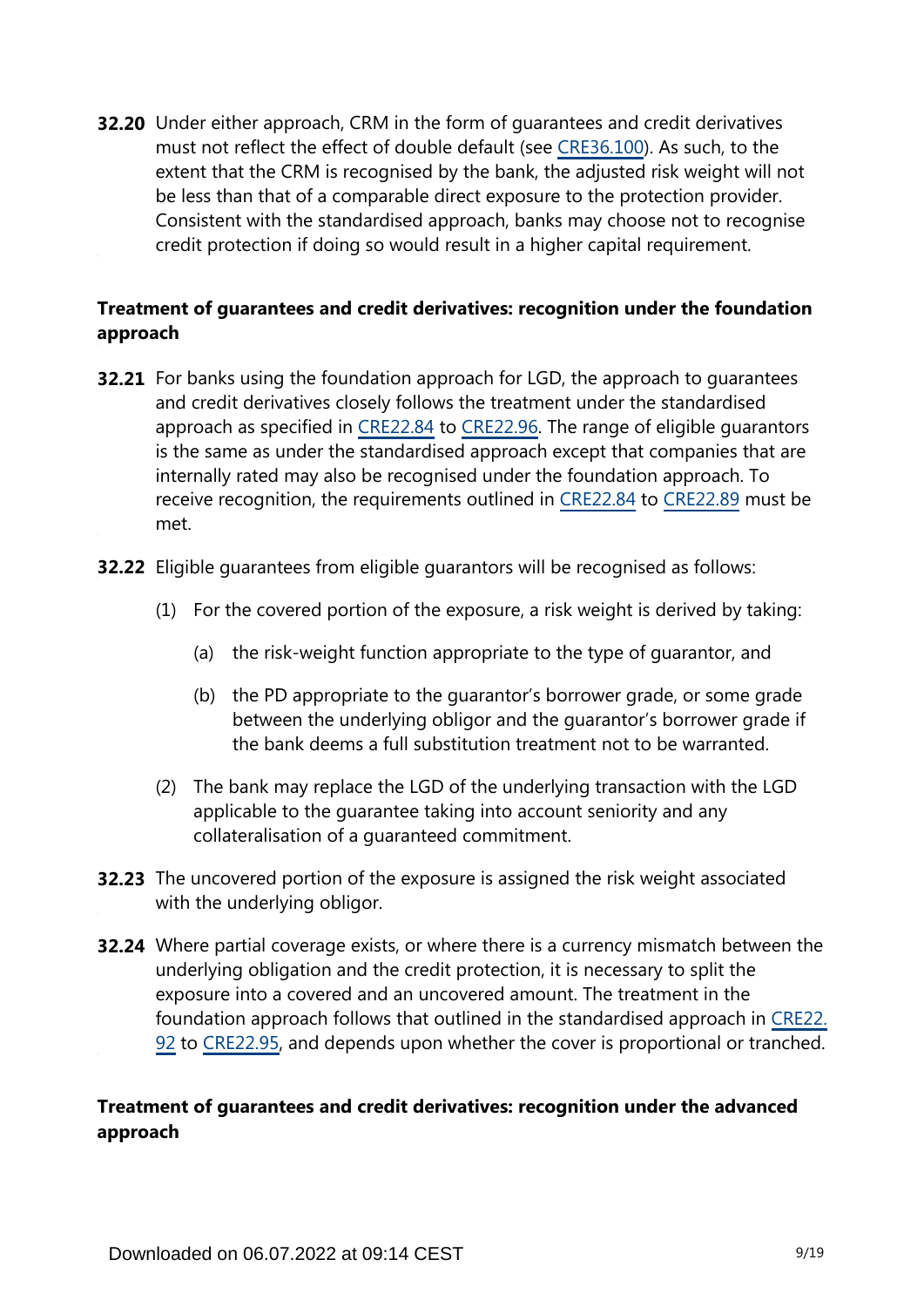## **32.25**

Banks using the advanced approach for estimating LGDs may reflect the riskmitigating effect of guarantees and credit derivatives through either adjusting PD or LGD estimates. Whether adjustments are done through PD or LGD, they must be done in a consistent manner for a given guarantee or credit derivative type. In doing so, banks must not include the effect of double default in such adjustments. Thus, the adjusted risk weight must not be less than that of a comparable direct exposure to the protection provider.

**32.26** A bank relying on own-estimates of LGD has the option to adopt the treatment outlined above for banks under the F-IRB approach [CRE32.21](https://www.bis.org/basel_framework/chapter/CRE/32.htm?tldate=20210228&inforce=20191215&published=20191215#paragraph_CRE_32_20191215_32_21) to [CRE32.24](https://www.bis.org/basel_framework/chapter/CRE/32.htm?tldate=20210228&inforce=20191215&published=20191215#paragraph_CRE_32_20191215_32_24), or to make an adjustment to its LGD estimate of the exposure to reflect the presence of the guarantee or credit derivative. Under this option, there are no limits to the range of eligible guarantors although the set of minimum requirements provided in [CRE36.101](https://www.bis.org/basel_framework/chapter/CRE/36.htm?tldate=20210228&inforce=20191215&published=20191215#paragraph_CRE_36_20191215_36_101) to [CRE36.102](https://www.bis.org/basel_framework/chapter/CRE/36.htm?tldate=20210228&inforce=20191215&published=20191215#paragraph_CRE_36_20191215_36_102) concerning the type of guarantee must be satisfied. For credit derivatives, the requirements of [CRE36.106](https://www.bis.org/basel_framework/chapter/CRE/36.htm?tldate=20210228&inforce=20191215&published=20191215#paragraph_CRE_36_20191215_36_106) to [CRE36.107](https://www.bis.org/basel_framework/chapter/CRE/36.htm?tldate=20210228&inforce=20191215&published=20191215#paragraph_CRE_36_20191215_36_107) must be satisfied. When credit derivatives do not cover the restructuring of the underlying obligation, the partial recognition set out in [CRE22.87](https://www.bis.org/basel_framework/chapter/CRE/22.htm?tldate=20210228&inforce=20191215&published=20191215#paragraph_CRE_22_20191215_22_87) applies.

## **Operational requirements for recognition of double default**

- **32.27** A bank using an IRB approach has the option of using the substitution approach in determining the appropriate capital requirement for an exposure. However, for exposures hedged by one of the following instruments the double default framework according to [CRE31.14](https://www.bis.org/basel_framework/chapter/CRE/31.htm?tldate=20210228&inforce=20191215&published=20191215#paragraph_CRE_31_20191215_31_14) to [CRE31.17](https://www.bis.org/basel_framework/chapter/CRE/31.htm?tldate=20210228&inforce=20191215&published=20191215#paragraph_CRE_31_20191215_31_17) may be applied subject to the additional operational requirements set out in [CRE32.28](https://www.bis.org/basel_framework/chapter/CRE/32.htm?tldate=20210228&inforce=20191215&published=20191215#paragraph_CRE_32_20191215_32_28). A bank may decide separately for each eligible exposure to apply either the double default framework or the substitution approach.
	- (1) Single-name, unfunded credit derivatives (eg credit default swaps) or singlename guarantees.
	- (2) First-to-default basket products the double default treatment will be applied to the asset within the basket with the lowest risk-weighted amount.
	- $(3)$  n<sup>th-to-default basket products the protection obtained is only eligible for</sup> consideration under the double default framework if eligible  $(n-1)$ <sup>th</sup> default protection has also been obtained or where (n–1) of the assets within the basket have already defaulted.
- **32.28** The double default framework is only applicable where the following conditions are met: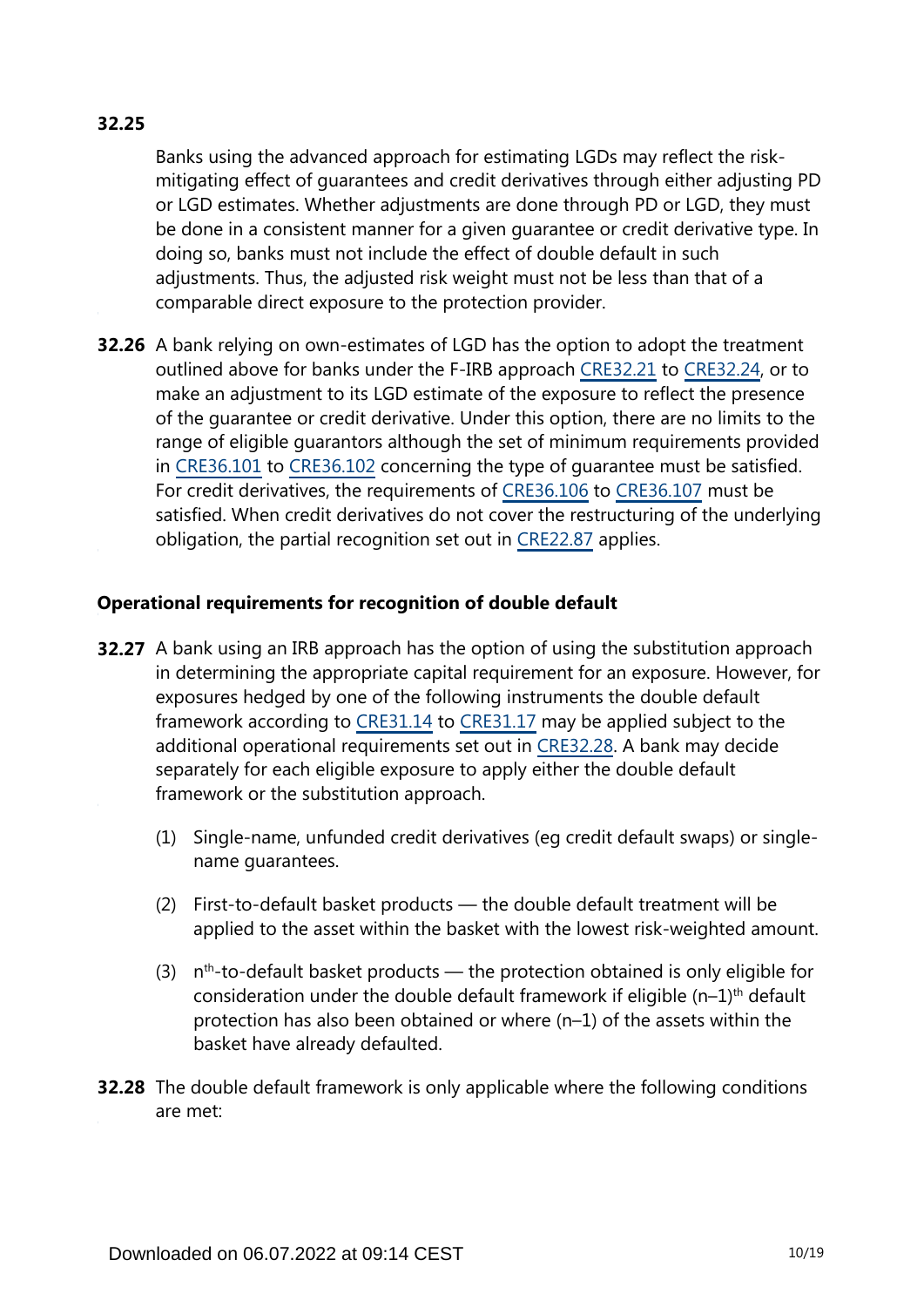- (1) The risk weight that is associated with the exposure prior to the application of the framework does not already factor in any aspect of the credit protection.
- <span id="page-10-1"></span><span id="page-10-0"></span>([2](#page-11-0)) The entity selling credit protection is a bank<sup>2</sup>, investment firm or insurance company (but only those that are in the business of providing credit protection, including mono-lines, re-insurers, and non-sovereign credit export agencies<sup>[3](#page-11-1)</sup>), referred to as a financial firm, that:
	- (a) is regulated in a manner broadly equivalent to that in this Framework (where there is appropriate supervisory oversight and transparency /market discipline), or externally rated as at least investment grade by a credit rating agency deemed suitable for this purpose by supervisors;
	- (b) had an internal rating with a PD equivalent to or lower than that associated with an external A– rating at the time the credit protection for an exposure was first provided or for any period of time thereafter; and
	- (c) has an internal rating with a PD equivalent to or lower than that associated with an external investment-grade rating.
- (3) The underlying obligation is:
	- (a) a corporate exposure as defined in [CRE30.6](https://www.bis.org/basel_framework/chapter/CRE/30.htm?tldate=20210228&inforce=20191215&published=20191215#paragraph_CRE_30_20191215_30_6) to [CRE30.16](https://www.bis.org/basel_framework/chapter/CRE/30.htm?tldate=20210228&inforce=20191215&published=20191215#paragraph_CRE_30_20191215_30_16) (excluding specialised lending exposures for which the supervisory slotting criteria approach described in [CRE33.2](https://www.bis.org/basel_framework/chapter/CRE/33.htm?tldate=20210228&inforce=20191215&published=20191215#paragraph_CRE_33_20191215_33_2) to [CRE33.7](https://www.bis.org/basel_framework/chapter/CRE/33.htm?tldate=20210228&inforce=20191215&published=20191215#paragraph_CRE_33_20191215_33_7) is being used); or
	- (b) a claim on a public sector entity (PSE) that is not a sovereign exposure as defined in [CRE30.17;](https://www.bis.org/basel_framework/chapter/CRE/30.htm?tldate=20210228&inforce=20191215&published=20191215#paragraph_CRE_30_20191215_30_17) or
	- (c) a loan extended to a small business and classified as a retail exposure as defined in [CRE30.21](https://www.bis.org/basel_framework/chapter/CRE/30.htm?tldate=20210228&inforce=20191215&published=20191215#paragraph_CRE_30_20191215_30_21)(2).
- (4) The underlying obligor is not:
	- (a) a financial firm as defined in (2); or
	- (b) a member of the same group as the protection provider.
- (5) The credit protection meets the minimum operational requirements for such instruments as outlined in [CRE22.84](https://www.bis.org/basel_framework/chapter/CRE/22.htm?tldate=20210228&inforce=20191215&published=20191215#paragraph_CRE_22_20191215_22_84) to [CRE22.88.](https://www.bis.org/basel_framework/chapter/CRE/22.htm?tldate=20210228&inforce=20191215&published=20191215#paragraph_CRE_22_20191215_22_88)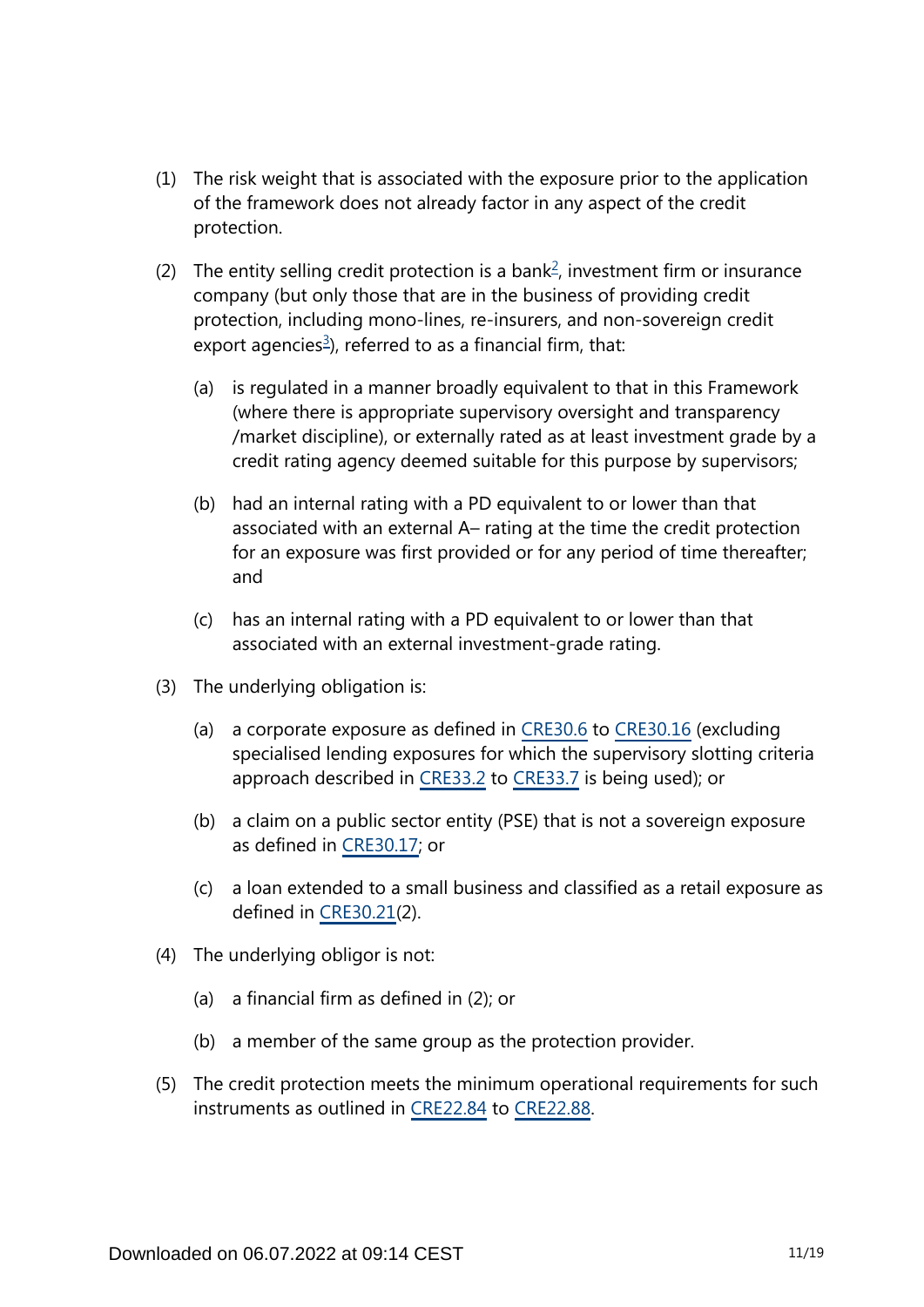(6) In keeping with [CRE22.85](https://www.bis.org/basel_framework/chapter/CRE/22.htm?tldate=20210228&inforce=20191215&published=20191215#paragraph_CRE_22_20191215_22_85) for guarantees, for any recognition of double default effects for both guarantees and credit derivatives a bank must have

the right and expectation to receive payment from the credit protection provider without having to take legal action in order to pursue the counterparty for payment. To the extent possible, a bank should take steps to satisfy itself that the protection provider is willing to pay promptly if a credit event should occur.

- (7) The purchased credit protection absorbs all credit losses incurred on the hedged portion of an exposure that arise due to the credit events outlined in the contract.
- (8) If the payout structure provides for physical settlement, then there must be legal certainty with respect to the deliverability of a loan, bond, or contingent liability. If a bank intends to deliver an obligation other than the underlying exposure, it must ensure that the deliverable obligation is sufficiently liquid so that the bank would have the ability to purchase it for delivery in accordance with the contract.
- (9) The terms and conditions of credit protection arrangements must be legally confirmed in writing by both the credit protection provider and the bank.
- (10) In the case of protection against dilution risk, the seller of purchased receivables must not be a member of the same group as the protection provider.
- (11) There is no excessive correlation between the creditworthiness of a protection provider and the obligor of the underlying exposure due to their performance being dependent on common factors beyond the systematic risk factor. The bank has a process to detect such excessive correlation. An example of a situation in which such excessive correlation would arise is when a protection provider guarantees the debt of a supplier of goods or services and the supplier derives a high proportion of its income or revenue from the protection provider.

## *Footnotes*

<span id="page-11-0"></span>*[2](#page-10-0)*

*This does not include PSEs and multilateral development banks, even though claims on these may be treated as claims on banks according to [CRE30.18](https://www.bis.org/basel_framework/chapter/CRE/30.htm?tldate=20210228&inforce=20191215&published=20191215#paragraph_CRE_30_20191215_30_18).*

<span id="page-11-1"></span>*By non-sovereign it is meant that credit protection in question does not benefit from any explicit sovereign counter-guarantee. [3](#page-10-1)*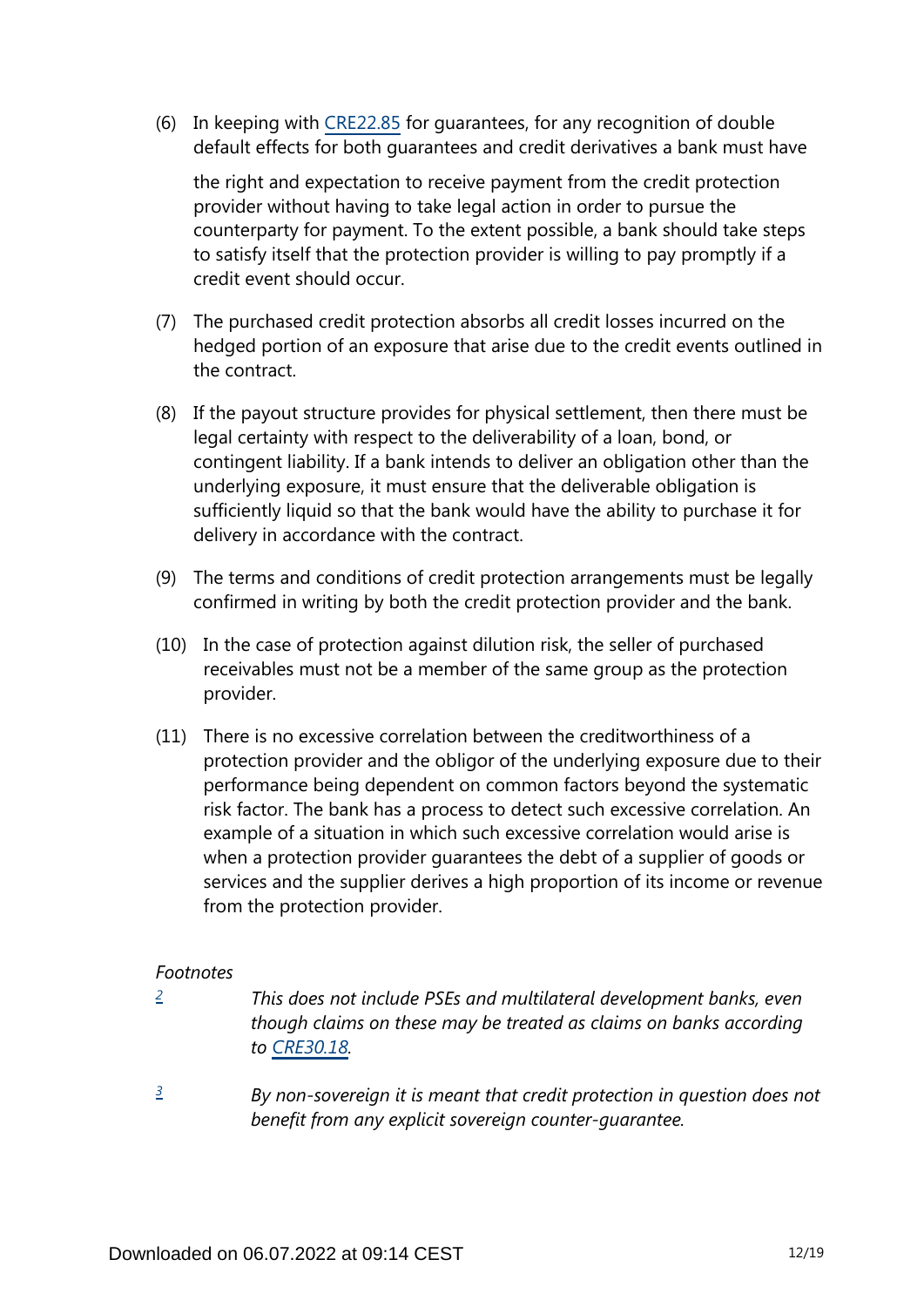### **Exposure at default (EAD)**

**32.29** The following sections apply to both on and off-balance sheet positions. All exposures are measured gross of specific provisions or partial write-offs. The EAD on drawn amounts should not be less than the sum of (i) the amount by which a bank's regulatory capital would be reduced if the exposure were written-off fully, and (ii) any specific provisions and partial write-offs. When the difference between the instrument's EAD and the sum of (i) and (ii) is positive, this amount is termed a discount. The calculation of risk-weighted assets is independent of any discounts. Under the limited circumstances described in [CRE35.4,](https://www.bis.org/basel_framework/chapter/CRE/35.htm?tldate=20210228&inforce=20191215&published=20191215#paragraph_CRE_35_20191215_35_4) discounts may be included in the measurement of total eligible provisions for purposes of the EL-provision calculation set out in [CRE35.](https://www.bis.org/basel_framework/chapter/CRE/35.htm?tldate=20210228&inforce=20191215&published=20191215)

#### **Exposure measurement for on-balance sheet items**

**32.30** On-balance sheet netting of loans and deposits will be recognised subject to the same conditions as under the standardised approach (see [CRE22.82](https://www.bis.org/basel_framework/chapter/CRE/22.htm?tldate=20210228&inforce=20191215&published=20191215#paragraph_CRE_22_20191215_22_82) to [CRE22.83](https://www.bis.org/basel_framework/chapter/CRE/22.htm?tldate=20210228&inforce=20191215&published=20191215#paragraph_CRE_22_20191215_22_83)). Where currency or maturity mismatched on-balance sheet netting exists, the treatment follows the standardised approach, as set out in [CRE22.94,](https://www.bis.org/basel_framework/chapter/CRE/22.htm?tldate=20210228&inforce=20191215&published=20191215#paragraph_CRE_22_20191215_22_94) [CRE22.95](https://www.bis.org/basel_framework/chapter/CRE/22.htm?tldate=20210228&inforce=20191215&published=20191215#paragraph_CRE_22_20191215_22_95) and [CRE22.97](https://www.bis.org/basel_framework/chapter/CRE/22.htm?tldate=20210228&inforce=20191215&published=20191215#paragraph_CRE_22_20191215_22_97) to [CRE22.100.](https://www.bis.org/basel_framework/chapter/CRE/22.htm?tldate=20210228&inforce=20191215&published=20191215#paragraph_CRE_22_20191215_22_100)

## **Exposure measurement for off-balance sheet items (with the exception of foreign exchange and interest-rate, equity, and commodity-related derivatives)**

**32.31** For off-balance sheet items, exposure is calculated as the committed but undrawn amount multiplied by a credit conversion factor (CCF). There are two approaches for the estimation of CCFs: a foundation approach and an advanced approach. When only the drawn balances of revolving facilities have been securitised, banks must ensure that they continue to hold required capital against the undrawn balances associated with the securitised exposures.

#### **EAD under the foundation approach**

**32.32** The types of instruments and the CCFs applied to them are the same as those in the standardised approach, as outlined in [CRE20.35](https://www.bis.org/basel_framework/chapter/CRE/20.htm?tldate=20210228&inforce=20191215&published=20191215#paragraph_CRE_20_20191215_20_35) to [CRE20.45](https://www.bis.org/basel_framework/chapter/CRE/20.htm?tldate=20210228&inforce=20191215&published=20191215#paragraph_CRE_20_20191215_20_45) with the exception of commitments, Note Issuance Facilities (NIFs) and Revolving Underwriting Facilities (RUFs).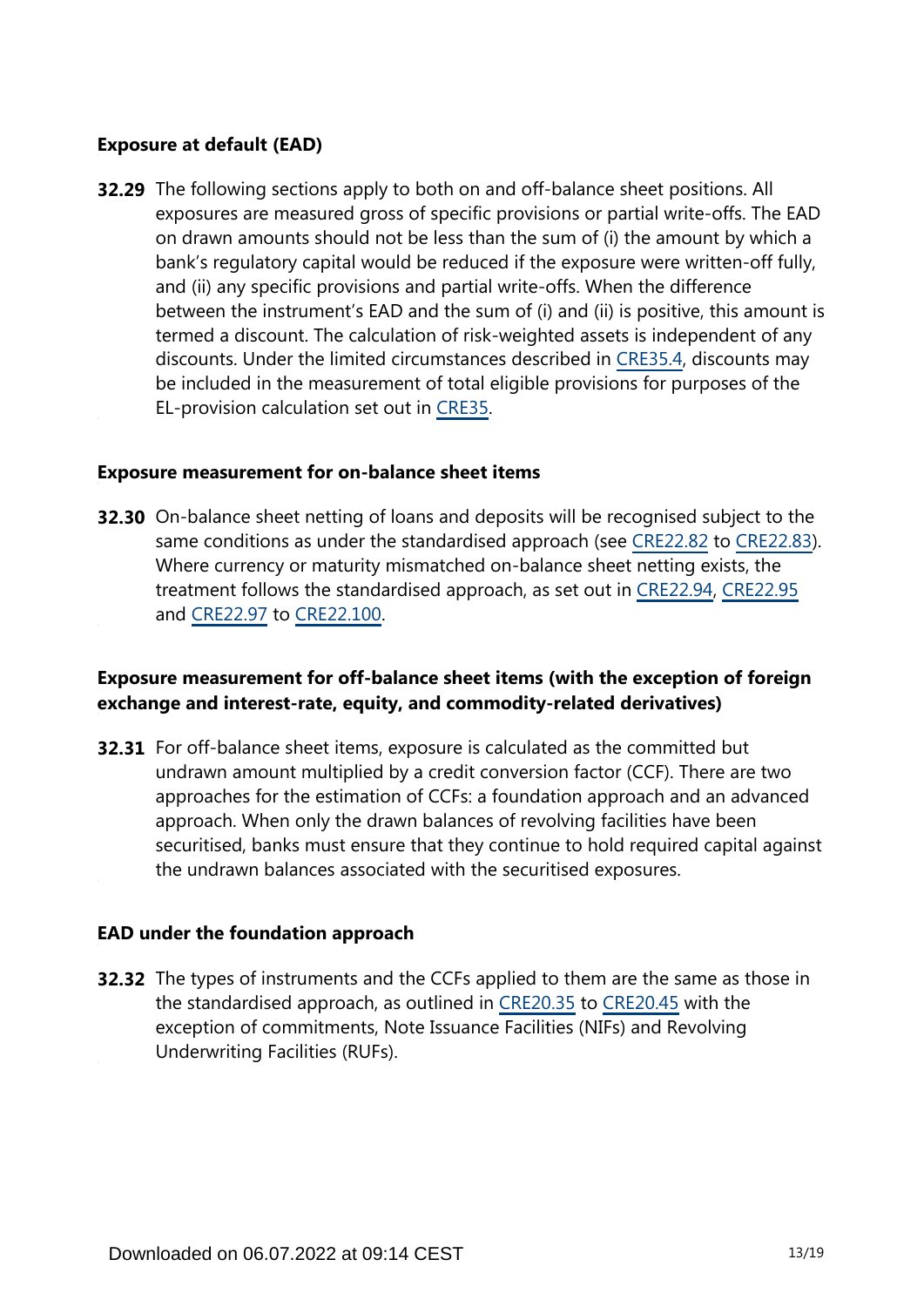**32.33** A CCF of 75% will be applied to commitments, NIFs and RUFs regardless of the maturity of the underlying facility. This does not apply to those facilities which are uncommitted, that are unconditionally cancellable, or that effectively provide for automatic cancellation, for example due to deterioration in a borrower's

creditworthiness, at any time by the bank without prior notice. A CCF of 0% will be applied to these facilities.

- **32.34** The amount to which the CCF is applied is the lower of the value of the unused committed credit line, and the value that reflects any possible constraining availability of the facility, such as the existence of a ceiling on the potential lending amount which is related to a borrower's reported cash flow. If the facility is constrained in this way, the bank must have sufficient line monitoring and management procedures to support this contention.
- **32.35** In order to apply a 0% CCF for unconditionally and immediately cancellable corporate overdrafts and other facilities, banks must demonstrate that they actively monitor the financial condition of the borrower, and that their internal control systems are such that they could cancel the facility upon evidence of a deterioration in the credit quality of the borrower.
- **32.36** Where a commitment is obtained on another off-balance sheet exposure, banks under the foundation approach are to apply the lower of the applicable CCFs.

## **EAD under the advanced approach**

**32.37** Banks which meet the minimum requirements for use of their own estimates of EAD (see [CRE36.91](https://www.bis.org/basel_framework/chapter/CRE/36.htm?tldate=20210228&inforce=20191215&published=20191215#paragraph_CRE_36_20191215_36_91) to [CRE36.96](https://www.bis.org/basel_framework/chapter/CRE/36.htm?tldate=20210228&inforce=20191215&published=20191215#paragraph_CRE_36_20191215_36_96)) will be allowed to use their own internal estimates of CCFs across different product types provided the exposure is not subject to a CCF of 100% in the foundation approach (see [CRE32.32\)](https://www.bis.org/basel_framework/chapter/CRE/32.htm?tldate=20210228&inforce=20191215&published=20191215#paragraph_CRE_32_20191215_32_32).

#### **Exposures that give rise to counterparty credit risk**

**32.38** For exposures that give rise to counterparty credit risk according to [CRE51.4](https://www.bis.org/basel_framework/chapter/CRE/51.htm?tldate=20210228&inforce=20191215&published=20191215#paragraph_CRE_51_20191215_51_4) (ie over-the-counter, or OTC, derivatives, exchange-traded derivatives, long settlement transactions and securities financing transactions), the EAD is to be calculated under the rules set forth in [CRE50](https://www.bis.org/basel_framework/chapter/CRE/50.htm?tldate=20210228&inforce=20191215&published=20191215) to [CRE54](https://www.bis.org/basel_framework/chapter/CRE/54.htm?tldate=20210228&inforce=20191215&published=20191215).

## **Effective maturity (M)**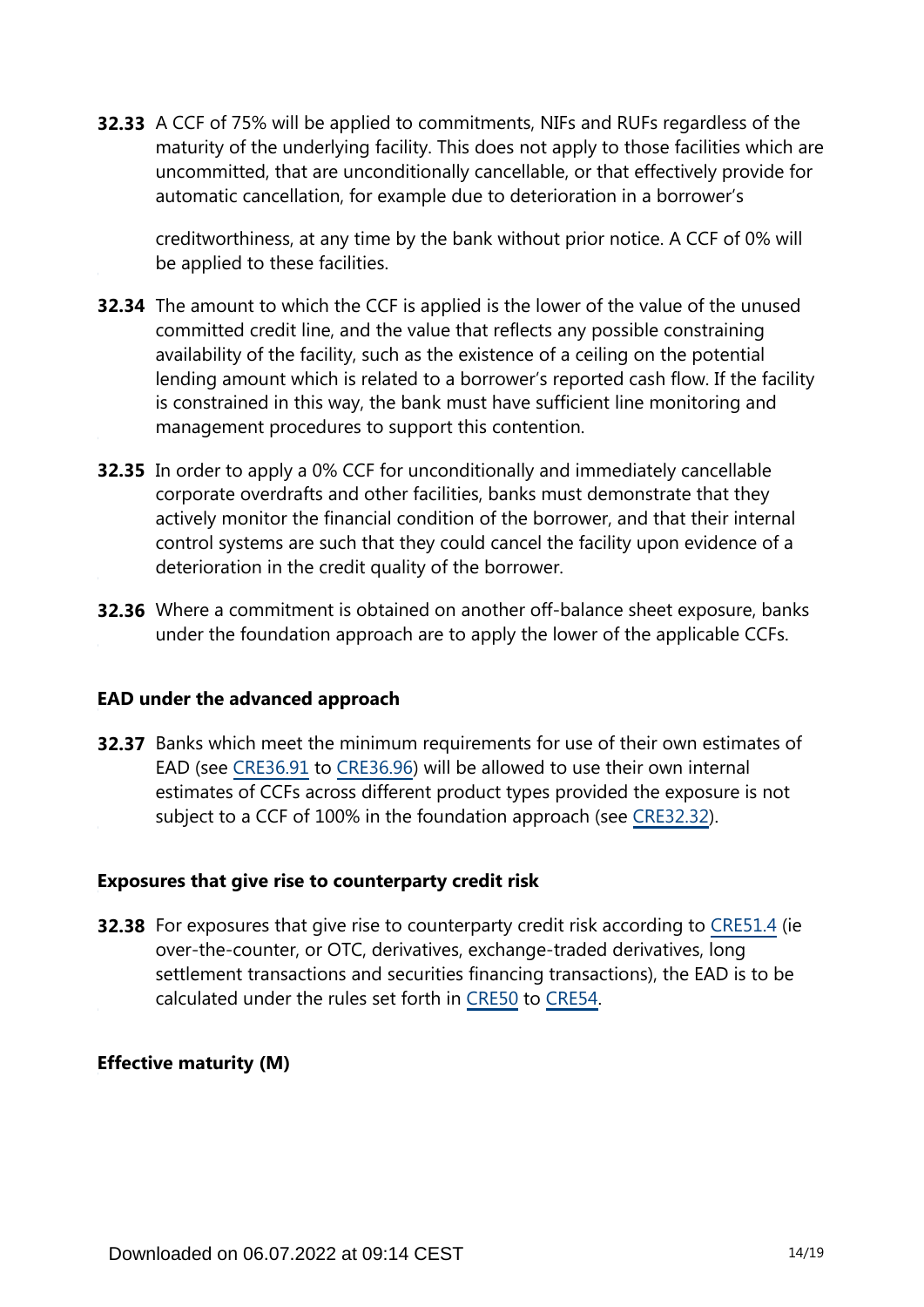**32.39** For banks using the foundation approach for corporate exposures, effective maturity (M) will be 2.5 years except for repo-style transactions where the

effective maturity will be 6 months. National supervisors may choose to require all banks in their jurisdiction (those using the foundation and advanced approaches) to measure M for each facility using the definition provided below.

- **32.40** Banks using any element of the A-IRB approach are required to measure effective maturity for each facility as defined below. However, national supervisors may exempt facilities to certain smaller domestic corporate borrowers from the explicit maturity adjustment if the reported sales (ie turnover) as well as total assets for the consolidated group of which the firm is a part of are less than  $\epsilon$ 500 million. The consolidated group has to be a domestic company based in the country where the exemption is applied. If adopted, national supervisors must apply such an exemption to all IRB banks using the advanced approach in that country, rather than on a bank-by-bank basis. If the exemption is applied, all exposures to qualifying smaller domestic firms will be assumed to have an average maturity of 2.5 years, as under the F-IRB approach.
- **32.41** Except as noted in [CRE32.45,](https://www.bis.org/basel_framework/chapter/CRE/32.htm?tldate=20210228&inforce=20191215&published=20191215#paragraph_CRE_32_20191215_32_45) M is defined as the greater of one year and the remaining effective maturity in years as defined below. In all cases, M will be no greater than 5 years.
- **32.42** For an instrument subject to a determined cash flow schedule, effective maturity M is defined as follows, where  $CF<sub>t</sub>$  denotes the cash flows (principal, interest payments and fees) contractually payable by the borrower in period t:

*Effective maturity* = M =  $\sum_{t} t \cdot CF_t / \sum_{t} CF_t$ 

- **32.43** If a bank is not in a position to calculate the effective maturity of the contracted payments as noted above, it is allowed to use a more conservative measure of M such as that it equals the maximum remaining time (in years) that the borrower is permitted to take to fully discharge its contractual obligation (principal, interest, and fees) under the terms of loan agreement. Normally, this will correspond to the nominal maturity of the instrument.
- **32.44** For derivatives subject to a master netting agreement, the weighted average maturity of the transactions should be used when applying the explicit maturity adjustment. Further, the notional amount of each transaction should be used for weighting the maturity.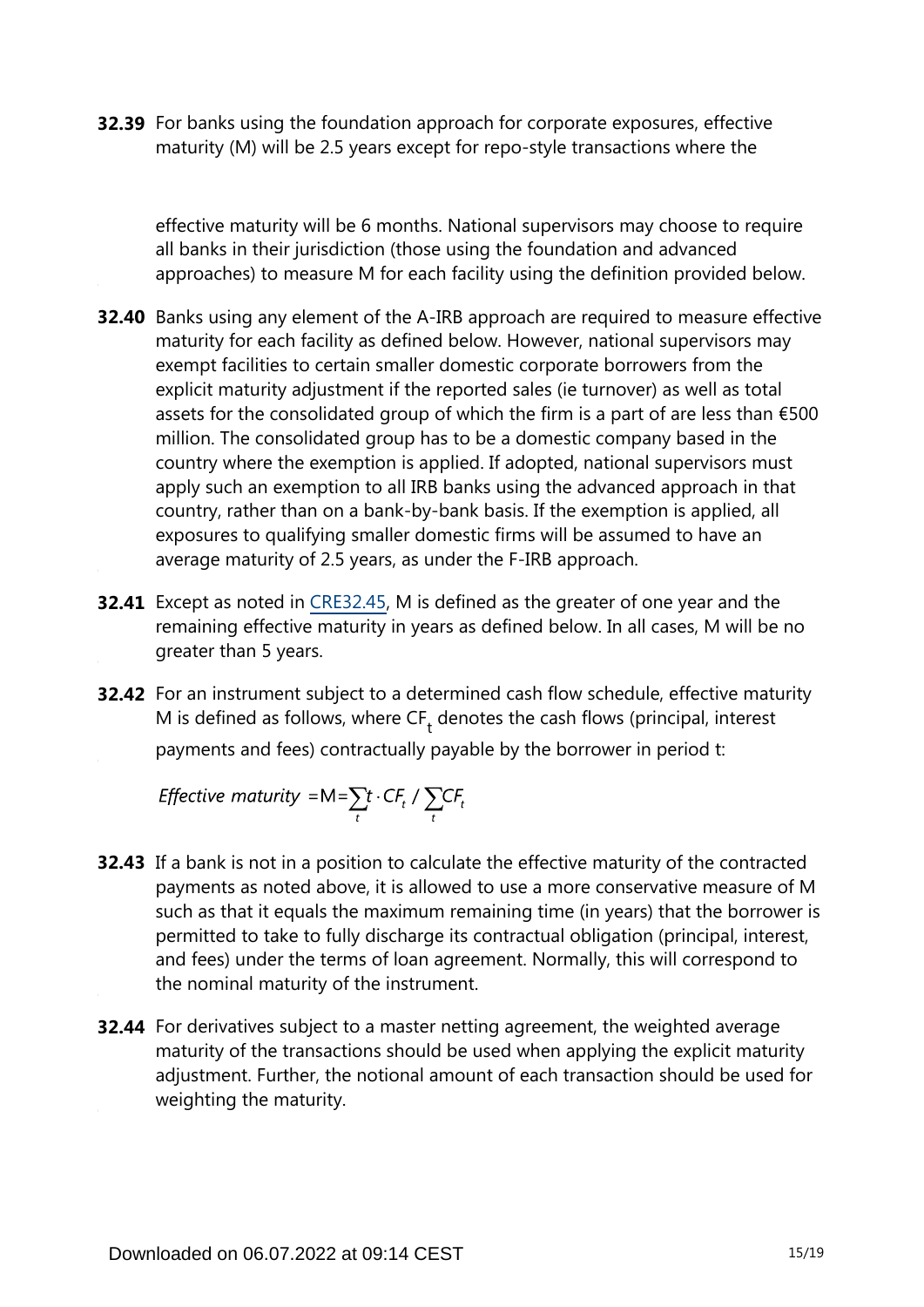<span id="page-15-1"></span>**32.45** The one-year floor does not apply to certain short-term exposures, comprising fully or nearly-fully collateralised<sup>[4](#page-15-0)</sup> capital market-driven transactions (ie OTC

derivatives transactions and margin lending) and repo-style transactions (ie repos /reverse repos and securities lending/borrowing) with an original maturity of less than one year, where the documentation contains daily remargining clauses. For all eligible transactions the documentation must require daily revaluation, and must include provisions that must allow for the prompt liquidation or setoff of the collateral in the event of default or failure to re-margin. The maturity of such transactions must be calculated as the greater of one-day, and the effective maturity (M, consistent with the definition above).

#### *Footnotes*

<span id="page-15-0"></span>*[4](#page-15-1)*

*The intention is to include both parties of a transaction meeting these conditions where neither of the parties is systematically undercollateralised.*

- **32.46** The one-year floor also does not apply to the following exposures:
	- (1) Short-term self-liquidating trade transactions. Import and export letters of credit and similar transactions should be accounted for at their actual remaining maturity.
	- (2) Issued as well as confirmed letters of credit that are short term (ie have a maturity below one year) and self-liquidating.
- **32.47** In addition to the transactions considered in [CRE32.45](https://www.bis.org/basel_framework/chapter/CRE/32.htm?tldate=20210228&inforce=20191215&published=20191215#paragraph_CRE_32_20191215_32_45) above, other short-term exposures with an original maturity of less than one year that are not part of a bank's ongoing financing of an obligor may be eligible for exemption from the one-year floor. After a careful review of the particular circumstances in their jurisdictions, national supervisors should define the types of short-term exposures that might be considered eligible for this treatment. The results of these reviews might, for example, include transactions such as:
	- (1) Some capital market-driven transactions and repo-style transactions that might not fall within the scope of [CRE32.45](https://www.bis.org/basel_framework/chapter/CRE/32.htm?tldate=20210228&inforce=20191215&published=20191215#paragraph_CRE_32_20191215_32_45);
	- (2) Some trade finance transactions that are not exempted by [CRE32.46.](https://www.bis.org/basel_framework/chapter/CRE/32.htm?tldate=20210228&inforce=20191215&published=20191215#paragraph_CRE_32_20191215_32_46)
	- (3) Some exposures arising from settling securities purchases and sales. This could also include overdrafts arising from failed securities settlements provided that such overdrafts do not continue more than a short, fixed number of business days;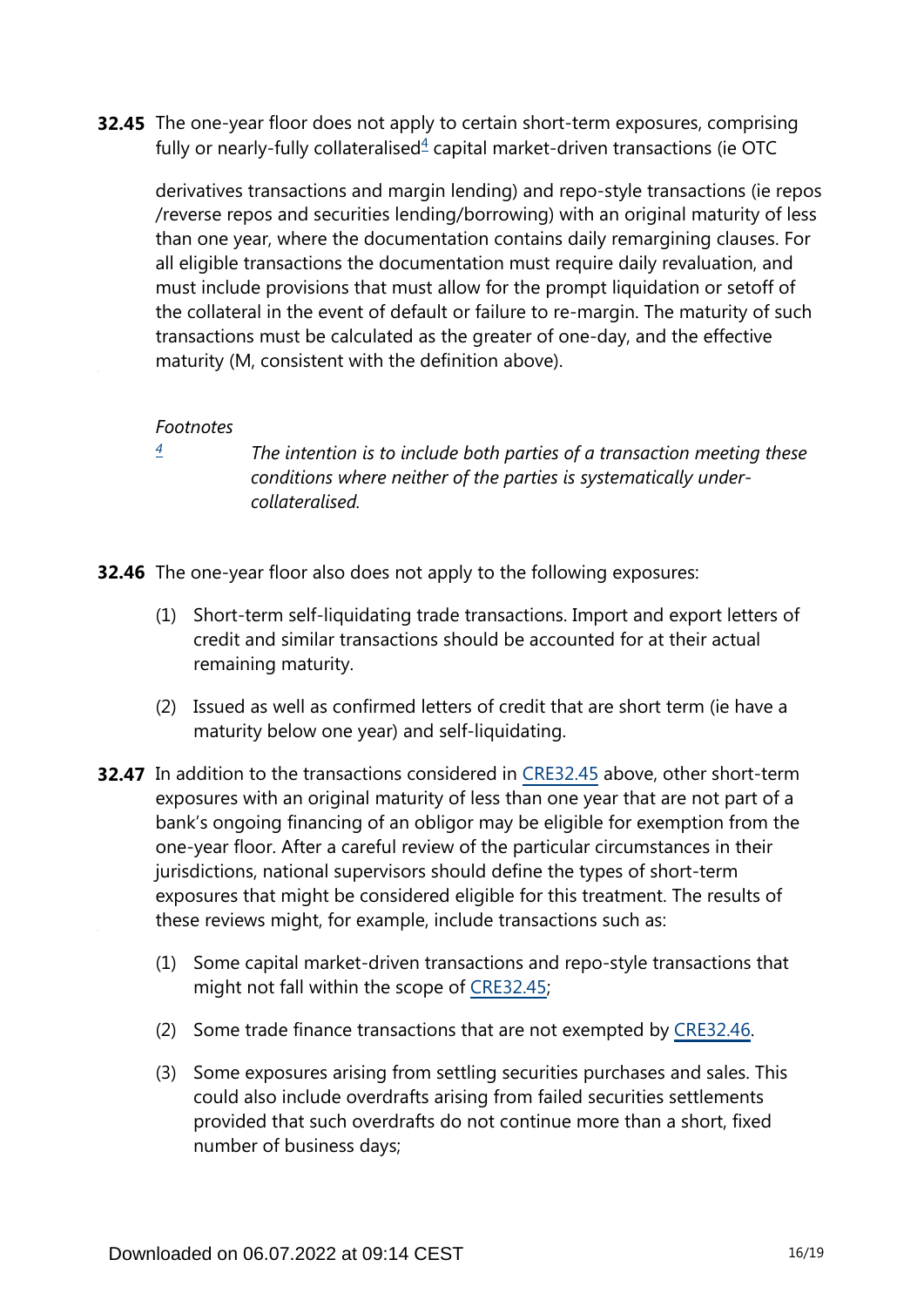- (4) Some exposures arising from cash settlements by wire transfer, including overdrafts arising from failed transfers provided that such overdrafts do not continue more than a short, fixed number of business days;
- (5) Some exposures to banks arising from foreign exchange settlements; and
- (6) Some short-term loans and deposits.
- **32.48** For transactions falling within the scope of [CRE32.45](https://www.bis.org/basel_framework/chapter/CRE/32.htm?tldate=20210228&inforce=20191215&published=20191215#paragraph_CRE_32_20191215_32_45) subject to a master netting agreement, the weighted average maturity of the transactions should be used when applying the explicit maturity adjustment. A floor equal to the minimum holding period for the transaction type set out in [CRE22.61](https://www.bis.org/basel_framework/chapter/CRE/22.htm?tldate=20210228&inforce=20191215&published=20191215#paragraph_CRE_22_20191215_22_61) will apply to the average. Where more than one transaction type is contained in the master netting agreement a floor equal to the highest holding period will apply to the average. Further, the notional amount of each transaction should be used for weighting maturity.
- **32.49** Where there is no explicit adjustment, the effective maturity (M) assigned to all exposures is set at 2.5 years unless otherwise specified in [CRE32.39](https://www.bis.org/basel_framework/chapter/CRE/32.htm?tldate=20210228&inforce=20191215&published=20191215#paragraph_CRE_32_20191215_32_39).

#### **Treatment of maturity mismatches**

**32.50** The treatment of maturity mismatches under IRB is identical to that in the standardised approach (see [CRE22.97](https://www.bis.org/basel_framework/chapter/CRE/22.htm?tldate=20210228&inforce=20191215&published=20191215#paragraph_CRE_22_20191215_22_97) to [CRE22.100](https://www.bis.org/basel_framework/chapter/CRE/22.htm?tldate=20210228&inforce=20191215&published=20191215#paragraph_CRE_22_20191215_22_100)).

## **Risk components for retail exposures**

## **Probability of default (PD) and loss given default (LGD)**

- **32.51** For each identified pool of retail exposures, banks are expected to provide an estimate of the PD and LGD associated with the pool, subject to the minimum requirements as set out in [CRE36](https://www.bis.org/basel_framework/chapter/CRE/36.htm?tldate=20210228&inforce=20191215&published=20191215). Additionally, the PD for retail exposures is the greater of the one-year PD associated with the internal borrower grade to which the pool of retail exposures is assigned or 0.03%.
- **32.52** LGDs for retail exposures secured by residential properties cannot be set below 10% for any sub-segment of exposures to which the formula in [CRE31.19](https://www.bis.org/basel_framework/chapter/CRE/31.htm?tldate=20210228&inforce=20191215&published=20191215#paragraph_CRE_31_20191215_31_19) is applied. The 10% LGD floor shall not apply, however, to sub-segments that are subject to/benefit from sovereign guarantees. Further, the existence of the floor does not imply any waiver of the requirements of LGD estimation as laid out in the minimum requirements starting with [CRE36.85.](https://www.bis.org/basel_framework/chapter/CRE/36.htm?tldate=20210228&inforce=20191215&published=20191215#paragraph_CRE_36_20191215_36_85)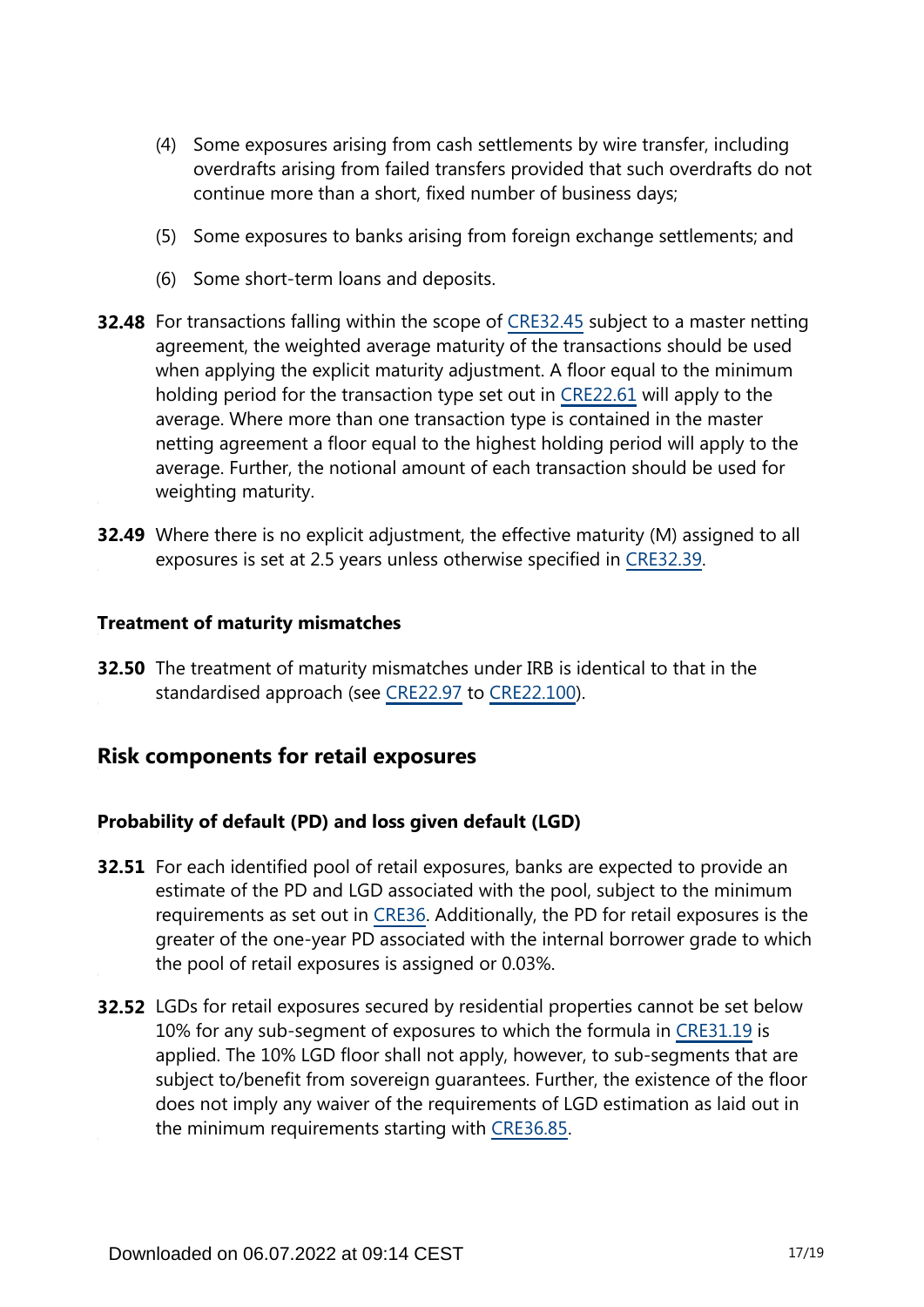### **Recognition of guarantees and credit derivatives**

- **32.53** Banks may reflect the risk-reducing effects of guarantees and credit derivatives, either in support of an individual obligation or a pool of exposures, through an adjustment of either the PD or LGD estimate, subject to the minimum requirements in [CRE36.98](https://www.bis.org/basel_framework/chapter/CRE/36.htm?tldate=20210228&inforce=20191215&published=20191215#paragraph_CRE_36_20191215_36_98) to [CRE36.107](https://www.bis.org/basel_framework/chapter/CRE/36.htm?tldate=20210228&inforce=20191215&published=20191215#paragraph_CRE_36_20191215_36_107). Whether adjustments are done through PD or LGD, they must be done in a consistent manner for a given guarantee or credit derivative type.
- **32.54** Consistent with the requirements outlined above for corporate, sovereign, and bank exposures, banks must not include the effect of double default in such adjustments. The adjusted risk weight must not be less than that of a comparable direct exposure to the protection provider. Consistent with the standardised approach, banks may choose not to recognise credit protection if doing so would result in a higher capital requirement.

## **Exposure at default (EAD)**

- **32.55** Both on and off-balance sheet retail exposures are measured gross of specific provisions or partial write-offs. The EAD on drawn amounts should not be less than the sum of (i) the amount by which a bank's regulatory capital would be reduced if the exposure were written-off fully, and (ii) any specific provisions and partial write-offs. When the difference between the instrument's EAD and the sum of (i) and (ii) is positive, this amount is termed a discount. The calculation of risk-weighted assets is independent of any discounts. Under the limited circumstances described in [CRE35.4,](https://www.bis.org/basel_framework/chapter/CRE/35.htm?tldate=20210228&inforce=20191215&published=20191215#paragraph_CRE_35_20191215_35_4) discounts may be included in the measurement of total eligible provisions for purposes of the EL-provision calculation set out in [CRE35](https://www.bis.org/basel_framework/chapter/CRE/35.htm?tldate=20210228&inforce=20191215&published=20191215).
- **32.56** On-balance sheet netting of loans and deposits of a bank to or from a retail customer will be permitted subject to the same conditions outlined in [CRE22.82](https://www.bis.org/basel_framework/chapter/CRE/22.htm?tldate=20210228&inforce=20191215&published=20191215#paragraph_CRE_22_20191215_22_82) and [CRE22.83](https://www.bis.org/basel_framework/chapter/CRE/22.htm?tldate=20210228&inforce=20191215&published=20191215#paragraph_CRE_22_20191215_22_83) of the standardised approach. For retail off-balance sheet items, banks must use their own estimates of CCFs provided the minimum requirements in [CRE36.91](https://www.bis.org/basel_framework/chapter/CRE/36.htm?tldate=20210228&inforce=20191215&published=20191215#paragraph_CRE_36_20191215_36_91) to [CRE36.94](https://www.bis.org/basel_framework/chapter/CRE/36.htm?tldate=20210228&inforce=20191215&published=20191215#paragraph_CRE_36_20191215_36_94) and [CRE36.97](https://www.bis.org/basel_framework/chapter/CRE/36.htm?tldate=20210228&inforce=20191215&published=20191215#paragraph_CRE_36_20191215_36_97) are satisfied.
- **32.57** For retail exposures with uncertain future drawdown such as credit cards, banks must take into account their history and/or expectation of additional drawings prior to default in their overall calibration of loss estimates. In particular, where a bank does not reflect conversion factors for undrawn lines in its EAD estimates, it must reflect in its LGD estimates the likelihood of additional drawings prior to default. Conversely, if the bank does not incorporate the possibility of additional drawings in its LGD estimates, it must do so in its EAD estimates.